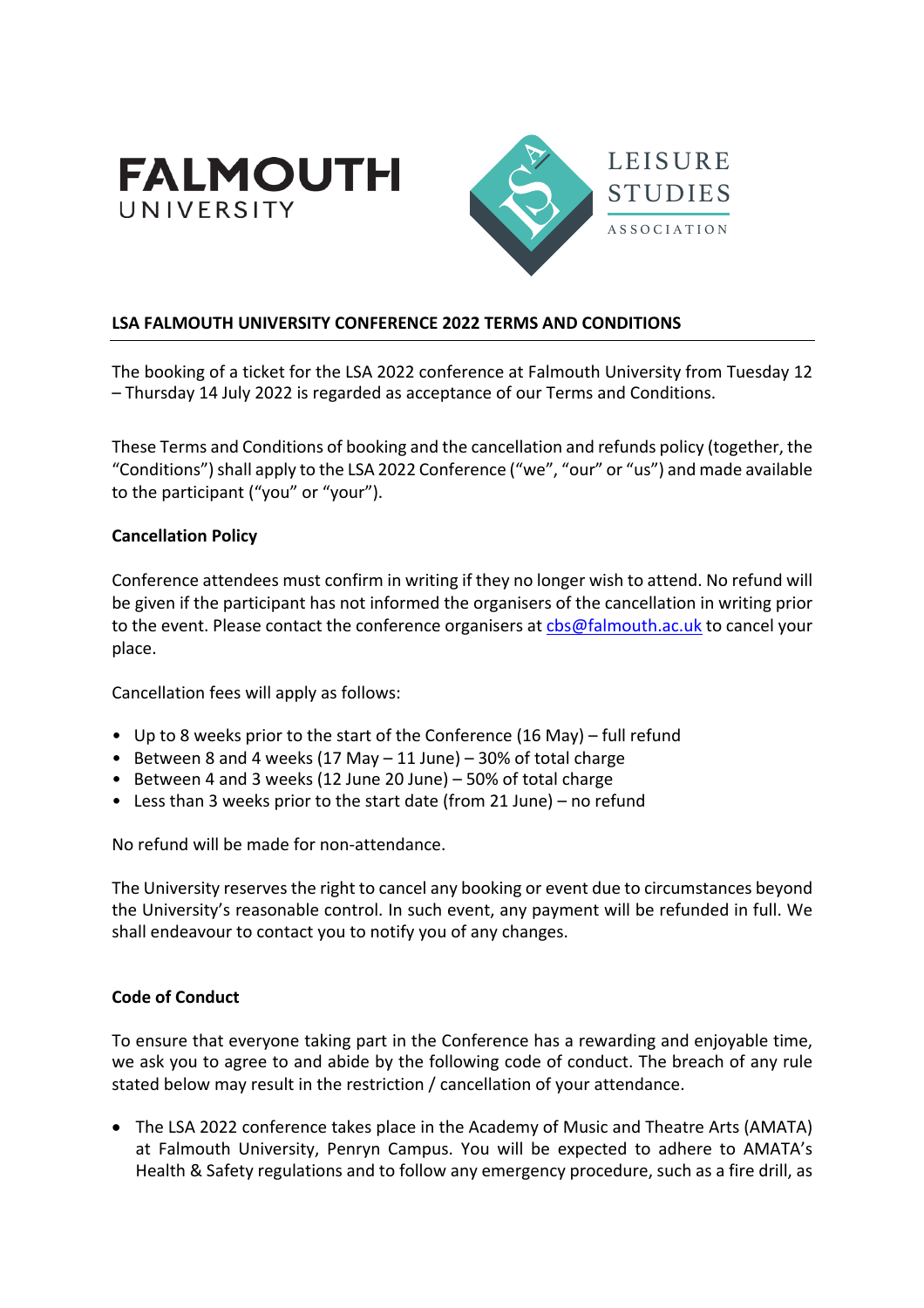directed by the venue staff. A full risk assessment has been carried out and is available upon request.

- Any damage to property, equipment and rooms will be charged to the participant.
- All events and activities that take place in AMATA work through mutual respect. Inappropriate or intimidating behaviour towards another participant or member of campus staff will result in cancellation of place at the conference.

#### **Promotional materials**

At the discretion of the University and the LSA, photographs or videos may be taken of the participants at the conference. We reserve the right, unless we are advised to the contrary in writing, to use these photographs or video clips as part of future LSA or Falmouth University promotional materials.

## **The Event**

Upon payment of the ticket, you shall be entitled to:

- Participate fully in the event programme including evening social events based on campus (if any) for the day(s) you have booked. You will also be given online access to the LSA Echo Event. Participation in some elements of an Event programme may be subject to session capacity and an additional cost.
- Tea / coffee and water throughout the day
- Free wi-fi at the event venue
- A delegate pack on arrival

You acknowledge and agree that you are responsible for arranging and paying for your own travel and other expenses connected with attending an Event.

Accommodation and catering will be provided in line with your ticket selection. Ticket holders without accommodation included can book campus accommodation at https://cornwallplus.co.uk/stay/accommodation/.

# **Data Policy**

We need to hold information you provide to us for administrative and operational purposes. Summary information, which may include personal information such as contact details, will be provided by us to the event staff. Personal information you provide may also be made available to organisations involved in administering, organising the Event.

You hereby consent to the processing, disclosure and transfer of your personal information for the purposes described above.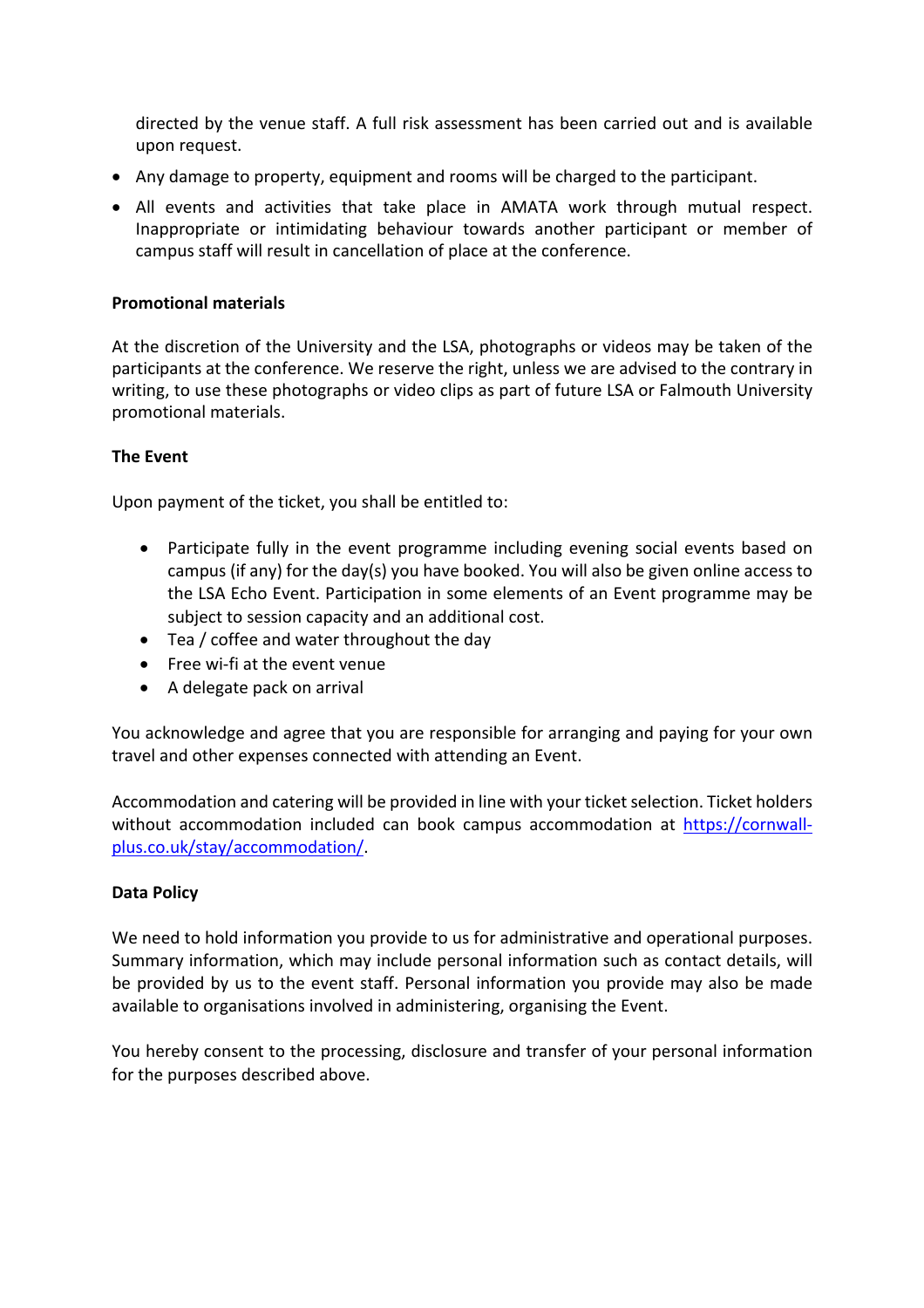# **Warranties and Liability**

Whilst we shall use reasonable skill and care with regards to organising and providing the Event, we do not guarantee that you will receive any particular outcome or results in respect of your attendance at the event.

Under no circumstances shall our liability to you arising out of or in connection with these Conditions exceed the total amount payable by you to us in respect of the ticket fee. For the avoidance of doubt, our liability to you shall not extend to any indirect or consequential loss or damage suffered or incurred by you.

Notwithstanding the above, we do not exclude or limit our liability for:

- personal injury (including sickness and death) to the extent that such injury results from the negligence or wilful default of us or our employees; or
- fraud or fraudulent misrepresentation; or
- any breach of any obligations implied by section 12 of the Sale of Goods Act 1979 or section 2 of the Supply of Goods and Services Act 1982; or
- any other liability to the extent the same cannot be excluded or limited by law.

## **COVID**

COVID event attendance information will be released to all ticket holders 2 weeks prior to the event start date, and in line with government guidance.

It is possible that we will recommend that you take a Lateral Flow Test (LFT) no more than 24 hours before travelling to LSA 2022.

It is possible that we will recommend the wearing of a mask whenever you are indoors, or in a crowded space outdoors. We will supply masks on arrival. If you have a medical exemption, please bring this with you to the event and share on your exemption certificate on arrival.

We recognise that personal situations differ, therefore, if you are unable to follow these guidelines either before or during the conference, please feel free to contact us at cbs@falmouth.ac.uk. We're happy to listen to your concerns.

The safety of the conference community is our priority so please adhere to the guidelines when they are confirmed and distributed.

*If you are travelling to the conference from outside the UK, please follow travel guidance issued by your own country of departure, and the UK government https://www.gov.uk/guidance/travel-to-england-from-another-country-during-coronaviruscovid-*

*19#:~:text=Before%20you%20travel%20to%20England%20you%20must%3A,before%20you %20arrive%20in%20England*